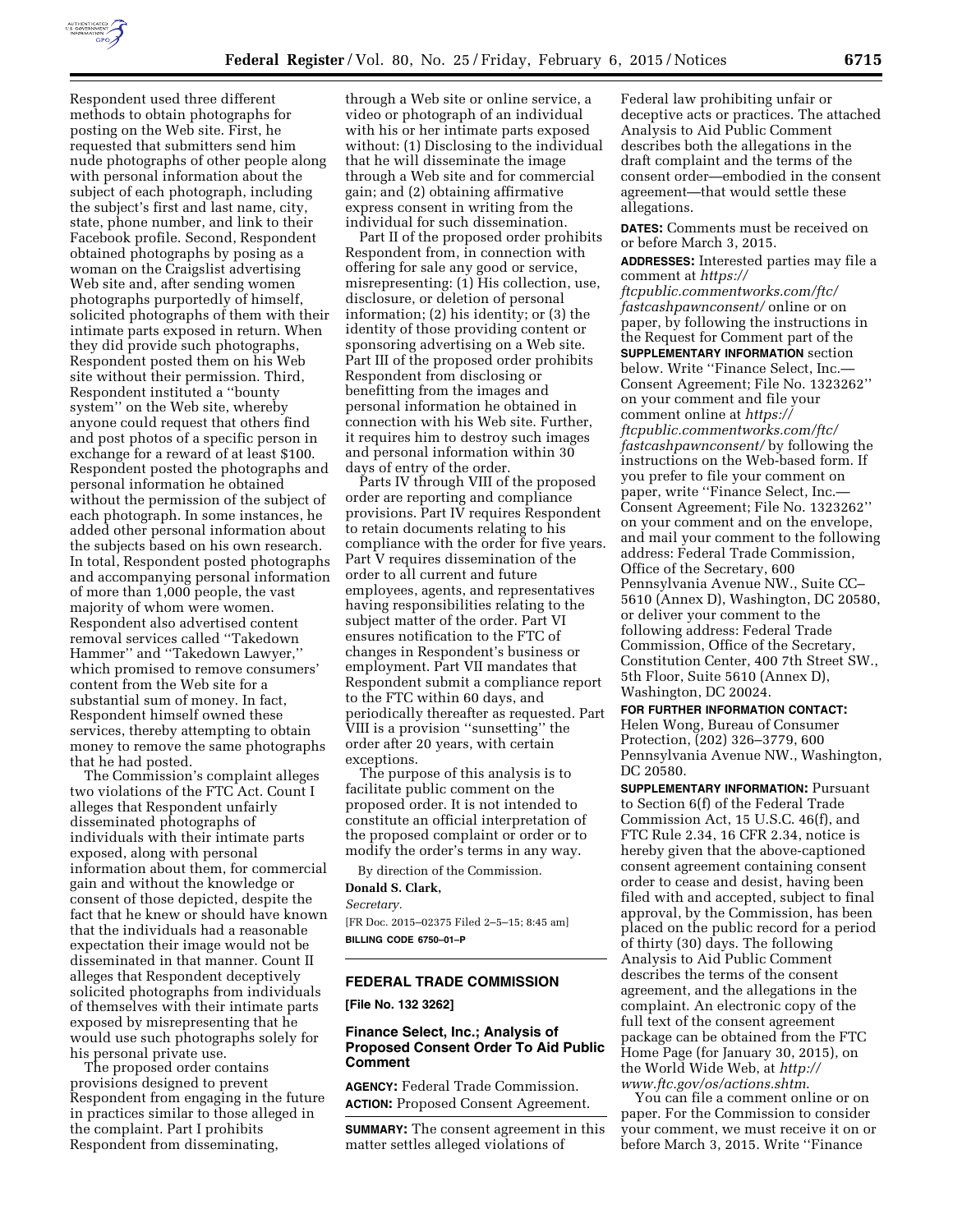Select, Inc.—Consent Agreement; File No. 1323262'' on your comment. Your comment—including your name and your state—will be placed on the public record of this proceeding, including, to the extent practicable, on the public Commission Web site, at *[http://](http://www.ftc.gov/os/publiccomments.shtm) [www.ftc.gov/os/publiccomments.shtm](http://www.ftc.gov/os/publiccomments.shtm)*. As a matter of discretion, the Commission tries to remove individuals' home contact information from comments before placing them on the Commission Web site.

Because your comment will be made public, you are solely responsible for making sure that your comment does not include any sensitive personal information, like anyone's Social Security number, date of birth, driver's license number or other state identification number or foreign country equivalent, passport number, financial account number, or credit or debit card number. You are also solely responsible for making sure that your comment does not include any sensitive health information, like medical records or other individually identifiable health information. In addition, do not include any ''[t]rade secret or any commercial or financial information which . . . is privileged or confidential,'' as discussed in Section 6(f) of the FTC Act, 15 U.S.C. 46(f), and FTC Rule 4.10(a)(2), 16 CFR 4.10(a)(2). In particular, do not include competitively sensitive information such as costs, sales statistics, inventories, formulas, patterns, devices, manufacturing processes, or customer names.

If you want the Commission to give your comment confidential treatment, you must file it in paper form, with a request for confidential treatment, and you have to follow the procedure explained in FTC Rule 4.9(c), 16 CFR 4.9(c).1 Your comment will be kept confidential only if the FTC General Counsel, in his or her sole discretion, grants your request in accordance with the law and the public interest.

Postal mail addressed to the Commission is subject to delay due to heightened security screening. As a result, we encourage you to submit your comments online. To make sure that the Commission considers your online comment, you must file it at *[https://](https://ftcpublic.commentworks.com/ftc/fastcashpawnconsent/) [ftcpublic.commentworks.com/ftc/](https://ftcpublic.commentworks.com/ftc/fastcashpawnconsent/) [fastcashpawnconsent/](https://ftcpublic.commentworks.com/ftc/fastcashpawnconsent/)* by following the instructions on the Web-based form. If this Notice appears at *[http://](http://www.regulations.gov/#!home) [www.regulations.gov/#!home,](http://www.regulations.gov/#!home)* you also

may file a comment through that Web site.

If you file your comment on paper, write ''Finance Select, Inc.—Consent Agreement; File No. 1323262'' on your comment and on the envelope, and mail your comment to the following address: Federal Trade Commission, Office of the Secretary, 600 Pennsylvania Avenue NW., Suite CC–5610 (Annex D), Washington, DC 20580, or deliver your comment to the following address: Federal Trade Commission, Office of the Secretary, Constitution Center, 400 7th Street SW., 5th Floor, Suite 5610 (Annex D), Washington, DC 20024. If possible, submit your paper comment to the Commission by courier or overnight service.

Visit the Commission Web site at *<http://www.ftc.gov>*to read this Notice and the news release describing it. The FTC Act and other laws that the Commission administers permit the collection of public comments to consider and use in this proceeding as appropriate. The Commission will consider all timely and responsive public comments that it receives on or before March 3, 2015. You can find more information, including routine uses permitted by the Privacy Act, in the Commission's privacy policy, at *<http://www.ftc.gov/ftc/privacy.htm>*.

## **Analysis of Proposed Consent Order To Aid Public Comment**

The Federal Trade Commission (''FTC'' or ''Commission'') has accepted, subject to final approval, an agreement containing a consent order from Finance Select, Inc. The proposed consent order has been placed on the public record for thirty (30) days for receipt of comments by interested persons. Comments received during this period will become part of the public record. After thirty (30) days, the FTC will again review the agreement and the comments received, and will decide whether it should withdraw from the agreement and take appropriate action or make final the agreement's proposed order.

The respondent is a car title loan company. According to the FTC complaint, respondent has advertised its loans with advertisements that broadly state that the title loans are available for ''1st 30 Days 0%.'' In much smaller print, these advertisements state ''New Customers Only.'' However, respondent's advertisements fail to disclose that unless the loan is completely repaid in 30 days, the 0% offer does not apply and there is a significant finance charge. If a consumer does not repay the loan in full in 30 days, he or she would then be required to pay the finance charge for the first 30

days in addition to any additional finance charges incurred on day 31 (to start the second 30-day period). The advertisements also fail to disclose the amount of the finance charge after expiration of the 30-day introductory period. The proposed complaint alleges that these material omissions constitute a deceptive act or practice under Section 5 of the FTC Act.

The proposed order is designed to prevent the respondent from engaging in similar deceptive practices in the future. Part I prohibits the respondent from stating an introductory or temporary finance charge without disclosing, clearly and conspicuously, the finance charge after the introductory or temporary period ends; or the full effect of failing to make a timely complete repayment of the loan within the introductory or temporary time period. Respondent must further disclose all qualifying terms associated with obtaining the loan at its advertised rate, including but not limited to, minimum loan requirements, new customer requirements, and any other material term; all costs associated with obtaining the loan, including but not limited to transaction costs. Respondent also cannot misrepresent registration costs or fees, recording costs or fees, and title fees; and respondent cannot misrepresent any other material fact about the terms of the loan.

Parts II through VI of the proposed order are reporting and compliance provisions. Part II is an order distribution provision that requires respondent to provide the order to current and future principals, officers, directors, and managers and to all current employees, agents, and representatives having responsibilities with respect to the advertisement of consumer credit. Part III of the proposed order requires respondent to maintain and upon request make available to the Commission certain compliance-related records, including all advertisements and also consumer complaints and records that demonstrate compliance with the proposed order for a period of five years. Part IV requires respondent to notify the Commission of corporate changes that may affect compliance obligations within 30 days of such a change. Part V requires respondent to submit a compliance report to the Commission 60 days after entry of the order, and also additional compliance reports within 10 business days of a written request by the Commission. Part VI ''sunsets'' the order after 20 years, with certain exceptions.

The purpose of this analysis is to aid public comment on the proposed order. It is not intended to constitute an

<sup>1</sup> In particular, the written request for confidential treatment that accompanies the comment must include the factual and legal basis for the request, and must identify the specific portions of the comment to be withheld from the public record. *See*  FTC Rule 4.9(c), 16 CFR 4.9(c).